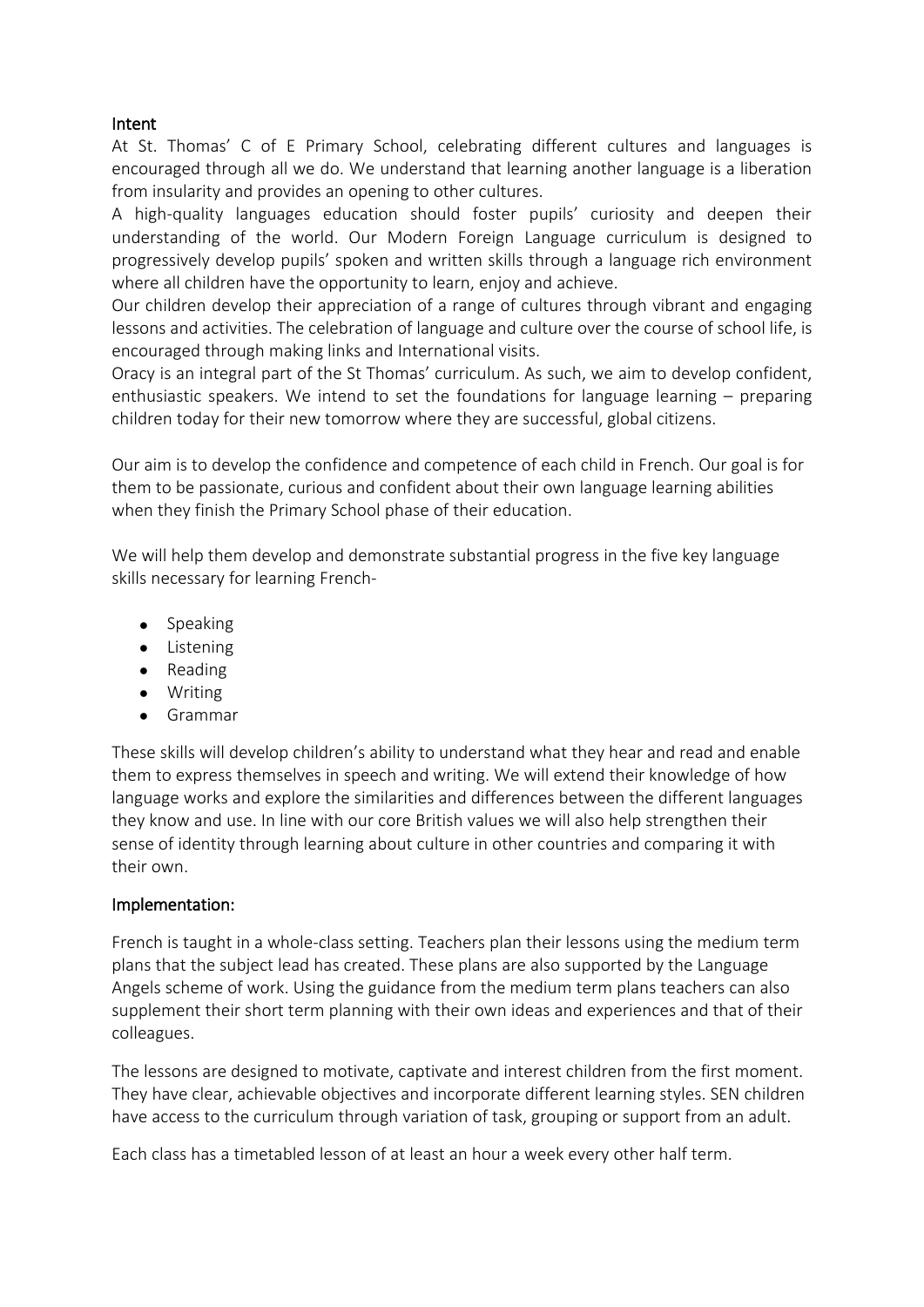French is also revisited in short sessions throughout the week to consolidate knowledge and ensure new language is retained (e.g register tasks etc).

Where appropriate, work completed by the children will be kept in their books which can be passed through the years and become a portfolio of their learning. They will also be saved to Showbie, using ipads and/or laptops. This way, children can add timely recordings of their voices - speaking and presenting in French.

#### Impact:

The successful approach to language teaching at St Thomas' results in a fun, engaging, highquality MFL education, that provides children with the foundations and knowledge for understanding and communicating with the world. Our engagement with other cultures and languages ensures that we are respectful and tolerant of those cultures and languages, in line with British Values. High quality, progressive teaching and learning ensures that we have rapid progress throughout KS2. Children will understand the importance of learning other languages and the impact that this can and will have on their lives.

Through a diverse and thorough MFL Curriculum, teachers will ensure that children understand that Languages is a viable career choice and that good communication and oracy can open many doors for them. The majority of children at St. Thomas' are already multilingual and our children overwhelmingly love language learning. This results in motivated learners with sound linguistic understanding.

### SEND, Pupil Premium and Greater Depth:

Here at St. Thomas', we believe that every child can achieve and every child can be challenged to achieve their potential. Our children working at greater depth are set challenging work to ensure that they make rapid progress. Our SEND children, including children with EHCPs are planned for individually through liaison with support staff, the MFL lead and class teachers. Work will be set appropriately and will be linked to the Language Angels scheme of work. Pupil premium children's needs are met through three levels of differentiation within all lessons (or through individual plans if needed).

### Assessment:

Two forms of assessment are available at the end of every Language Angels unit:

- 1. Peer and self-assessment 'I can do…' grids. A quick and easy way for all pupils in the class to record which units they have completed and the progress they are making.
- 2. More detailed skills based assessments using bespoke skills assessment worksheets. This form of assessment enables us to determine the learning and progression of all pupils in the key language learning skills as well as monitoring their progress against the 12 attainment targets stipulated in the DfE Languages Programme of Study for Key Stage 2.

These will then help to inform teacher assessment on St Thomas' assessment grids. Teachers will, of course, assess throughout each lesson, providing instant timely feedback as and when appropriate.